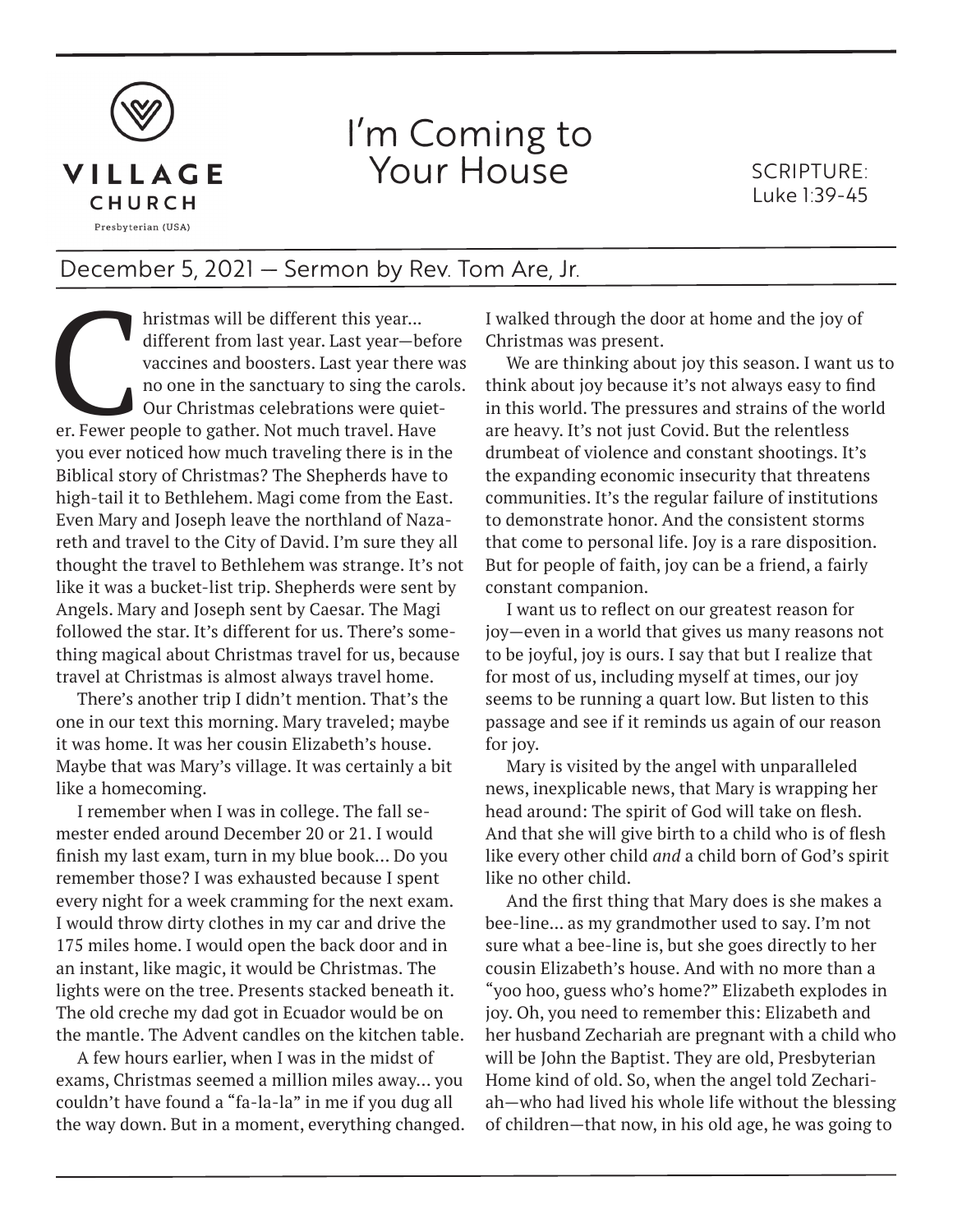have a son, Zechariah was a bit unsure. As a result, the angel strikes Zechariah mute. So, when Mary arrives, it is only Elizabeth who can talk. And man, does she talk.

"Blessed are you among women, and blessed is the fruit of your womb. And why has this happened to me, that the mother of my Lord comes to me? For as soon as I heard the sound of your greeting, the child in my womb leaped for joy… blessed is she who believed…"

Oh my. You wonder if Zechariah being struck mute actually changed any conversation patterns at home. It's fair to say Elizabeth is overjoyed. Mary comes to visit and Elizabeth can barely contain her joy. Because love has arrived. And in the ways of providence, Elizabeth seems to recognize that it's not just her cousin who has come but the love of God who has come to her door.

When love comes to visit, joy comes too. David Wythe, in his beautiful little book, *Consolations*, has said, joy is a "deep form of love."1 I think he's right. Joy is a relational disposition; it is tied to the love in our life.

That's why Elizabeth can barely contain herself, and that's why when John kicks in her womb, she knows it's a reaction of joy—because love has come to her home.

Some of you are in a particular stage of life that I am remembering right now. There was a time when our children were small enough that when I came home, it didn't matter what they were doing, they would stop and come running to the door squealing, "Daddy's home! Daddy's home!" I would scoop them up and they would start chattering, "Guess what, Daddy? You know what? Watch this, Daddy."

Of course, that stage didn't last forever. Soon enough, I would come home and there was no reaction. There would be no reaction at all; they would move through the house like they were galley slaves, forced by providence to live with the world's two most embarrassing people.

But that stage doesn't last forever either. Two summers ago, our son who had lived in New York City for four years moved back to Kansas City. It's a thing of joy to have a young adult child living in your zip code.

That's what it is: joy. And now we have traded roles. When he stops by for dinner or to watch a Chiefs game, it's like we have switched places. Carol and I are saying, "Nathan's home! Nathan's home! Nathan, look what your mom did. Nathan, did I tell you about...? Nathan, come see this." It is joy because when love comes to the door, joy accompanies. Am I making sense to you?

Mary comes to Elizabeth's home and Elizabeth explodes in joy, like a little kid, "Mary's home! Mary's home!" But Elizabeth knows—and I don't know how she knows, I don't care how she knows—but she knows that it's not just her cousin who has come home but the love of God has found her, too.

I said a few moments ago, that for people of faith, joy can be a fairly constant companion. This is true because the love of God has found you, has searched for you. The whole message of Christmas is that God wants to be where we are.

As some of you know, I'm not the best with pets. I know some of you will find that a spiritual deficiency. I accept that. I've told you before, we used to have a cat that lived in our house. Alley cat had lived with us for 15 years or more, but when we moved to Brookside, she realized you could move, so she did. She loved to go outside everyday and one day she just didn't come home. She moved in with the people down the street. She upgraded. I'm dealing with my grief.

I say this so that you will not, in any fashion, think the following poem is one that I wrote. No, this was written by the far better writer in our family: our daughter, Sarah. I want to read you a poem titled, "What my dog taught me about God."

I have noticed that when my dog does not know where I am she will look for me in every room. Nose pushed under bed covers, behind doors, paws patting down the hallway listening, smelling, seeking until she hears me until she sees me and then she is running my way.

2